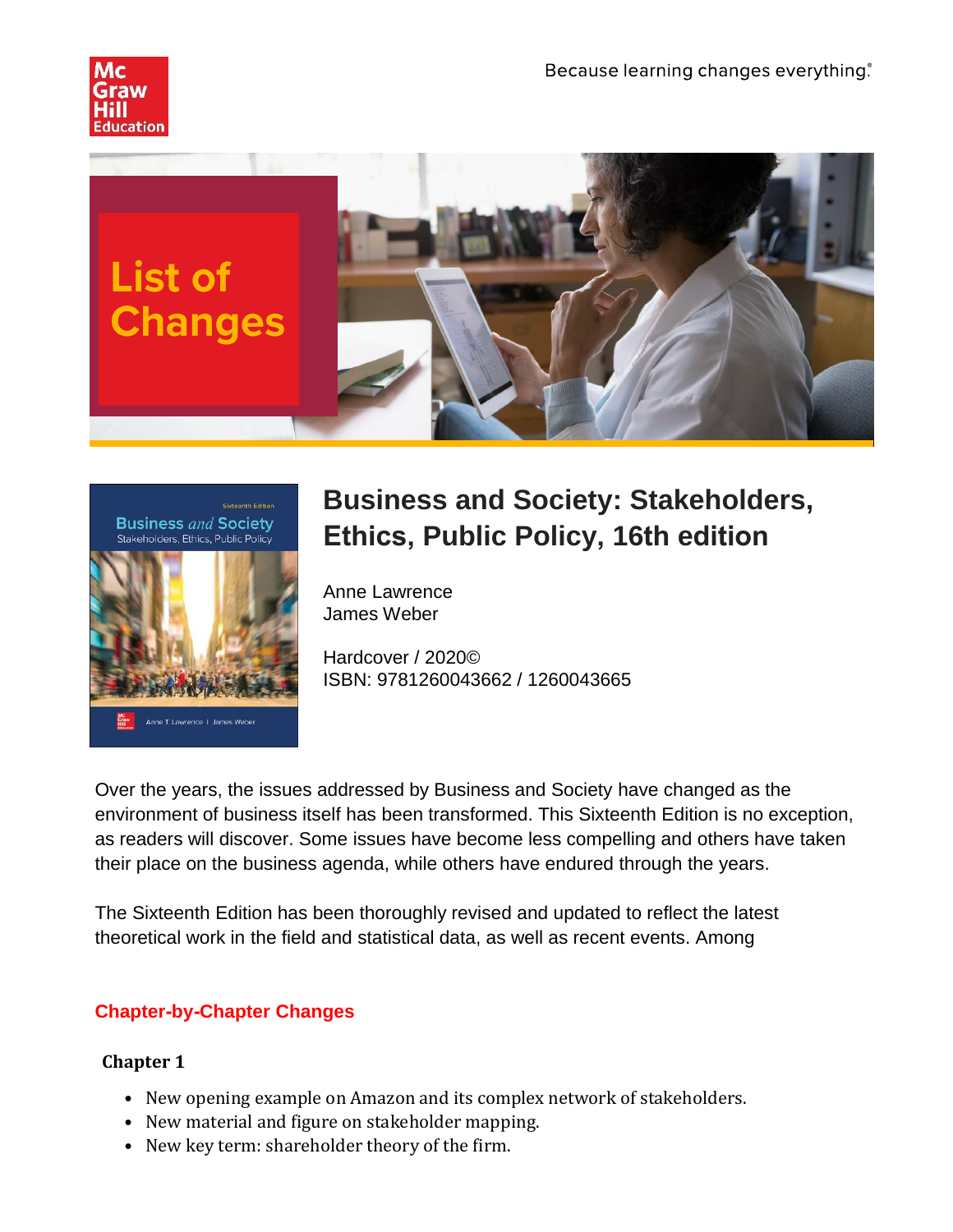• New material on the response of multiple stakeholders to the Keystone XL pipeline.

## **Chapter 2**

- New examples focusing on sexual harassment, consumer safety, protection of personal information, Deloitte's competitive intelligence case, and Merck and Access Accelerated.
- New Issue Management Process case: antibiotics in chickens.
- New discussion case: Businesses Respond to the Movement for School Safety.

#### **Chapter 3**

- New examples focusing Joshua Shapiro (social entrepreneur) and clean cooking stoves to Africa, food labeling, IBM corporate giving, Elin Wallberg of Samsung, and Northwestern Mutual.
- New major section: Social Entrepreneurs and B Corporations, emphasizing social entrepreneurs, social entrepreneurship, social ventures and B Corporations.
- Updated discussion case: Corporate Social Responsibility at Gravity Payments.

## **Chapter 4**

- New opening example on Uber's failure in China
- New material on German companies' efforts to hire migrants from war-torn regions
- New exhibit on the impact of recently-imposed U.S. tariffs, with a focus on the solar panel industry
- New material on the decline of democratic rights in some countries

## **Chapter 5**

- New examples focusing on Qualcomm in South Korea, the Peanut Corporation of America, Alphons Iacobelli of Fiat Chrysler, Tenet Healthcare, and Paraquat.
- New major section: Moral Intensity.
- New discussion case: LafargeHolcim and ISIS in Syria.

- New examples focusing on Pfizer in the U.K., Wells Fargo, Financial Reporting Council in the U.K., Barclays in the U.K., Royal Bank of Scotland in the U.S., Outcome Health, VTech, Kobe Steel Limited in Japan, Brad Smith of Microsoft, and Samsung Electronics in South Korea.
- New supply chain management professional code of ethics
- New figure: Objectives and Motivations for Employee Ethics Training Programs.
- New exhibit: Giving Voice to Values.
- New discussion case: Equifax's Data Breach.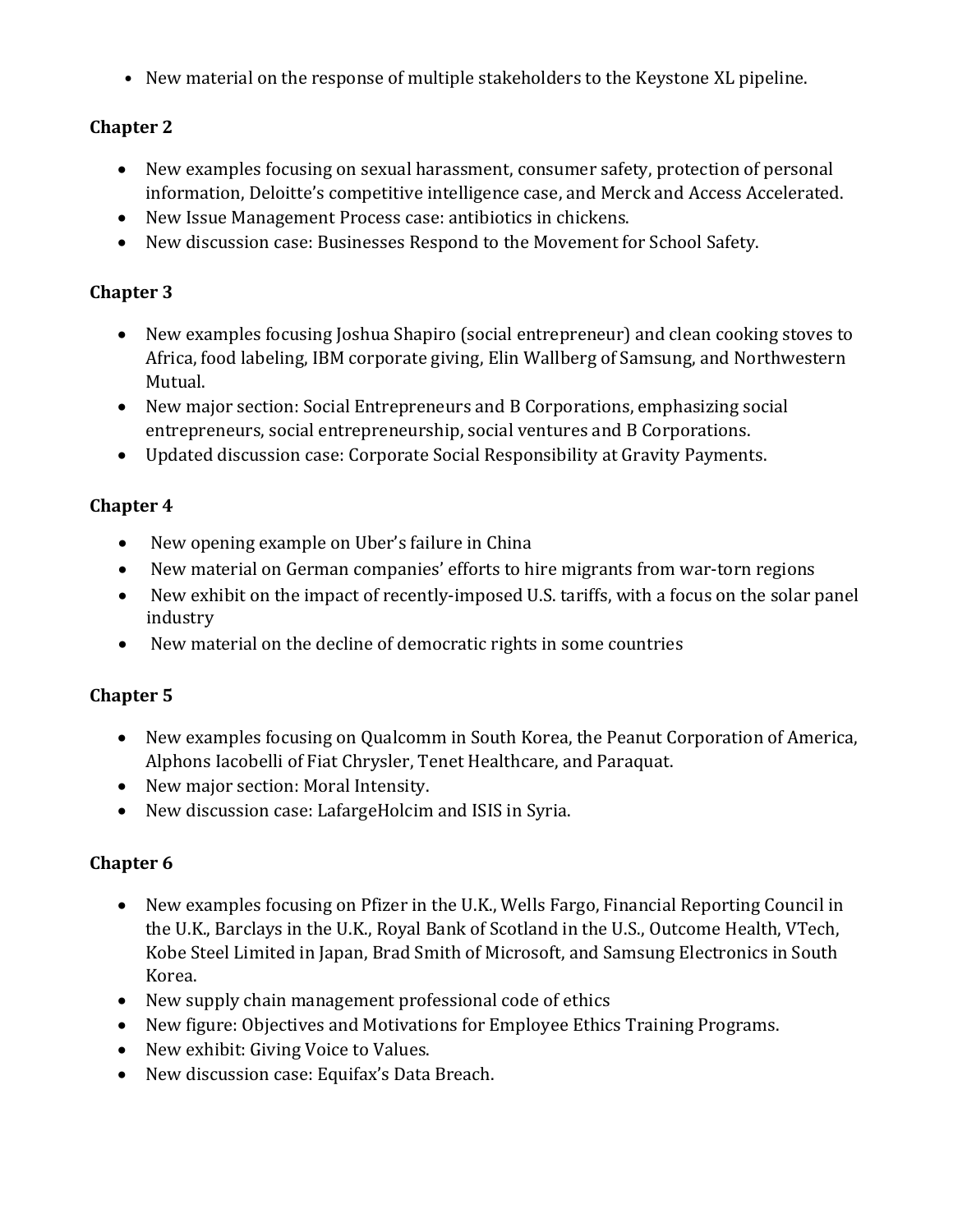## **Chapter 7**

- New examples focusing on: regulation of e-cigarettes, drone makers and operators seeking more regulation, the clash between the National Transportation Safety Board and Tesla, distracted driving, the U.S. \$1.5 trillion tax cut bill, the European Union regulatory standards for minerals in food, the U.K. Modern Slavery Act, Qualcomm in Europe, the Chilean governments' war on obesity, The Aviation Plan to reduce climate impact of international jet travel, and Iran's ballistic-missile program.
- Introduced mew term: trade policy.
- New exhibits: The AT&T-Time Warner Merger of 2018 and Deregulation in the United States, starting in 2017.
- New discussion case: Should Facebook Be Regulated?

#### **Chapter 8**

- New examples focusing on Honest Ads Act, funding for marijuana growers, business executives quit White House advisory councils, lobbying in Europe, executives of prescription drug distributors, campaign finances in Malaysia, John Bolton's Super PAC investigation, Act Blue, 400 families responsible for half of presidential money raised, the American Petroleum Institute.
- New or updated exhibits: Lobbyist for Hire: Access to the President (Michael Cohen) and The Revolving Door of Political Influence.
- New discussion case: Political Action by the Steel Industry, 2015-2018.

## **Chapter 9**

- New opening example on the Sustainable Development Goals (Agenda 2030).
- Many new examples of sustainability initiatives, including at McDonalds, Airbus, and Coca-Cola.
- New exhibit on Brazil's famous sustainable city, Curitiba.
- Profile of the many environmental features of Salesforce's new headquarters building.

## **Chapter 10**

- New material on recent rollbacks of U.S. federal environmental rules impacting business.
- Efforts by some national and state governments to meet the goals of the 2015 Paris climate accord.
- New material and examples on the role of the chief sustainability officer.
- Updated discussion case on the environmental impacts of hydraulic fracturing.

- New examples focusing on Russian involvement in presidential election, the world's first digital pill, Microsoft addressing the digital divide, Nobel Laureates' letter attacking nonprofits, GM foods gaining momentum in the United State, and Chinese scientists' discoveries.
- New "seventh" phase of technology: Biotechnology.
- Changed focus from "The Role of Technology in Society" to "The Role of Technology in Our Daily Lives."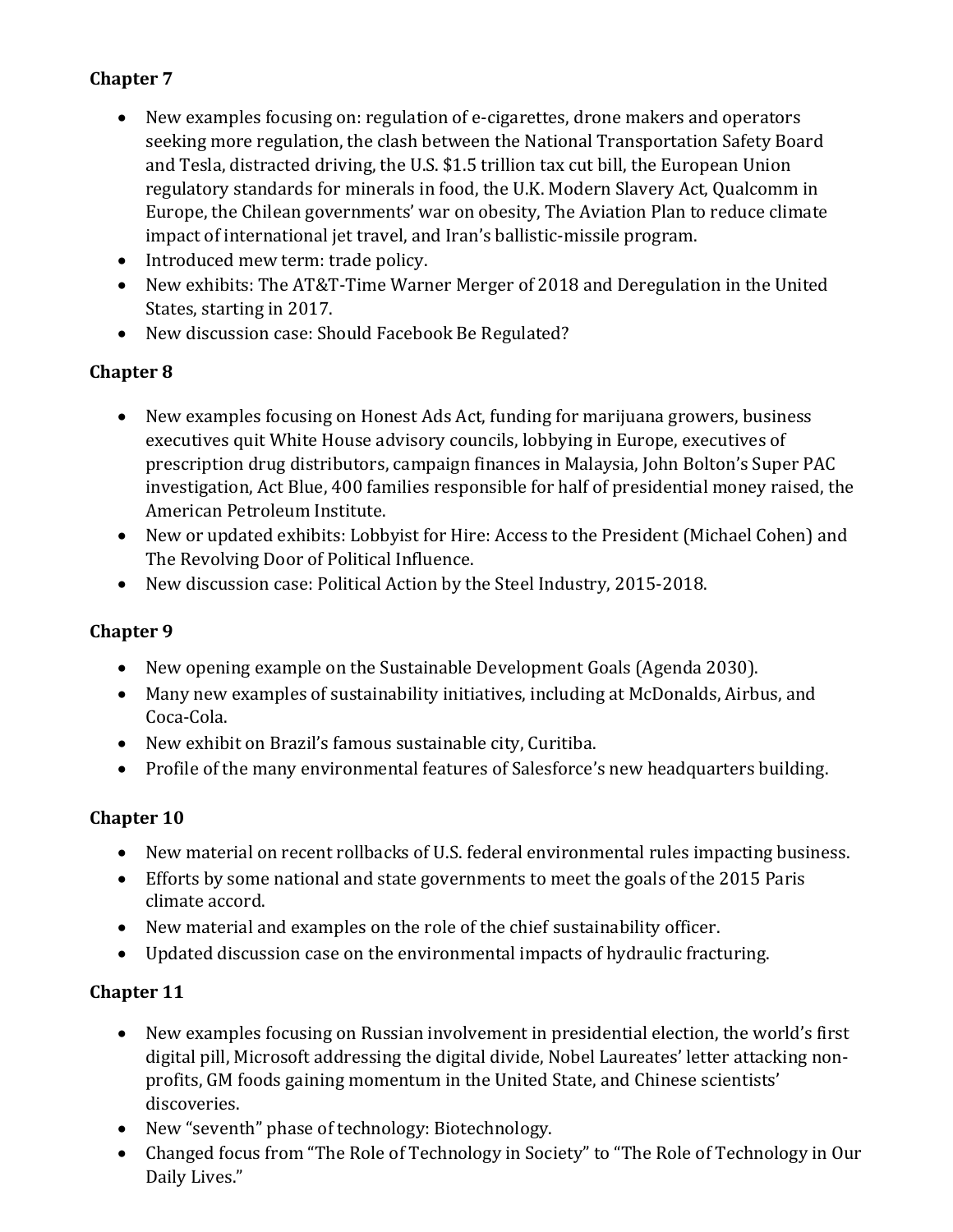- New key term: behavioral addiction.
- New figures: Global Spam Volume as a Percentage of Total E-mail Traffic from January 2014 to July 2017; Use of Mobile Payments, by Country, 2017; Want to Pay at KFC? You Don't Need Cash or a Credit Card; and, Americans with a Social Profile, 2008-2017.
- New topic and exhibit: Bitcoin: The Currency of the Future?
- New to Chapter 11 (previously in Chapter 12): Ethical Challenges Involving Technology The Loss of Privacy, Free Speech Issues, Government Censorship of Free Speech.
- New section: Medical Breakthroughs with examples focusing on surgical innovations, using technology for delivery of medical supplies, and hacking of medical records.
- Moved to Chapter 12: The Role of Technology in Business e-business, transforming prevailing business models, and use of robotics at work.
- New discussion case: To Lock or Unlock Your Phone: Personal Privacy or National Security.

## **Chapter 12**

- Removed "Information" from chapter title: Regulating and Managing Technology.
- New examples focusing on 15 cybersecurity breaches in 18 months, Sally the Salad Robot, and Texas Hospital Association.
- New key terms: Europe's General Data Protection Regulation, autonomous vehicles, and ransomware attacks.
- New key term and exhibit: Net Neutrality: Repeal or Retain?
- Moved from Chapter 11: The Role of Technology in Business e-business, transforming prevailing business models, and use of robotics at work.
- Expanded section: "The Use of Robots and Artificial Intelligence at Work" with new key term: artificial intelligence, and examples: Royal Dutch Shell and BlackRock using AI..
- New discussion case: The Arrival of Autonomous Cars Bright Future or Looming Threat?

# **Chapter 13**

- New opening examples on 21st Century Fox, Apple, and SeaWorld Parks
- Updated material on executive compensation, including pay packages over \$100 million and the ratio of CEO pay to average worker pay
- Failures of corporate governance at Wells Fargo
- New discussion case: Corporate Governance and Executive Misconduct at Wynn Resorts

# **Chapter 14**

- New opening example on consumer harm caused by WEN hair care products
- New example on Mylan Pharmaceuticals' pricing of EpiPen devices
- Updated material on consumer privacy in the digital age, with a focus on Facebook advertising
- New discussion case: Volkswagen's Clean Diesel Campaign

# **Chapter 15**

• New exhibit on the emerging issue of fair scheduling of work shifts.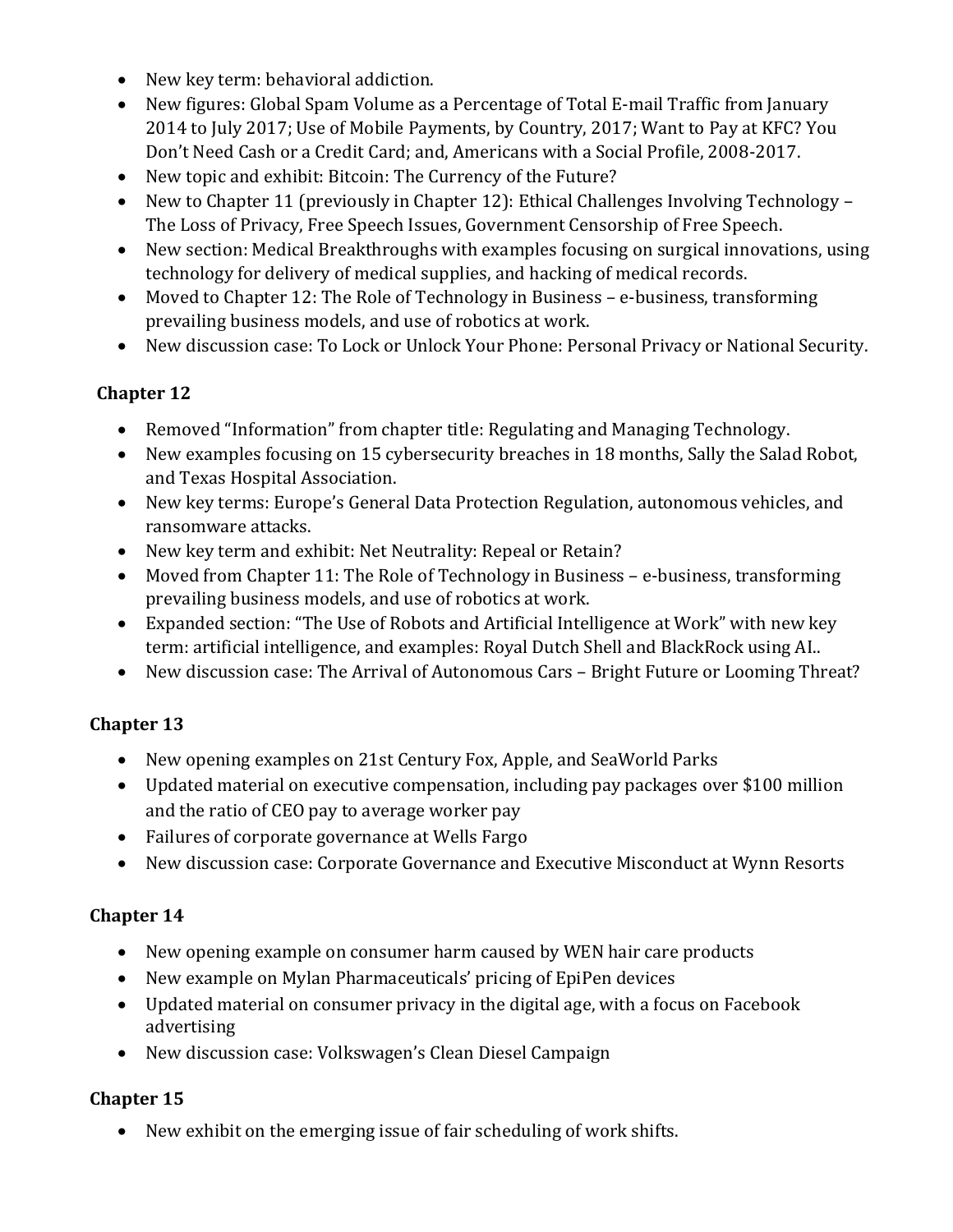- New figure on major rights of employees.
- Updated material on the "gig economy" and its impact on workers.
- New material and figure on living wages.

#### **Chapter 16**

- New figure on the wage gap for women and minorities.
- Updated exhibit on the dearth of diversity in high-tech firms.
- Many examples of diversity and inclusion practices at companies such as Ultimate Software, Northrup Grumman, Kaiser, and KPMG.
- New discussion case: Apple and the Dreamers.

## **Chapter 17**

- Many new examples of companies with responsible supply chain practices, including Walmart, Patagonia, and H&M.
- Updated figure on supply chain transparency, with new material on the role of blockchain.
- New figure on the percentage of companies with supply chain codes of conduct.
- New discussion case: IKEA's Sustainable Cotton Supply Chain.

#### **Chapter 18**

- Many new examples of community initiatives by companies, including Vodafone, Whole Foods Markets, Travelers, and CEMEX.
- New material on business responses to Hurricanes Harvey and Maria.
- All new data on corporate philanthropy and giving.
- New discussion case: Salesforce's 1+1+1 Integrated Philanthropy Model.

- New chapter title: Managing the Public and Corporate Reputation.
- New examples focusing on Pepsi Black Lives Matters advertisement, sexual harassment scandals at Fox News, using social media for blood donations by involving a Brazilian football team, Mark Zuckerberg and executive visibility, Novo Nordisk's employee volunteering program, and Ad Council's #ThatsHarassment project.
- New key term: media.
- New major section: Public Relations in the Internet and Social Media Age.
- New exhibits: Public's Access to the News by Platform and Declining Percentage of People Trust the Media, 2017-2018.
- New figure: Global Sponsorship Spending, 2017-2018.
- New discussion case: United Airlines Navigating a Social Media Storm.